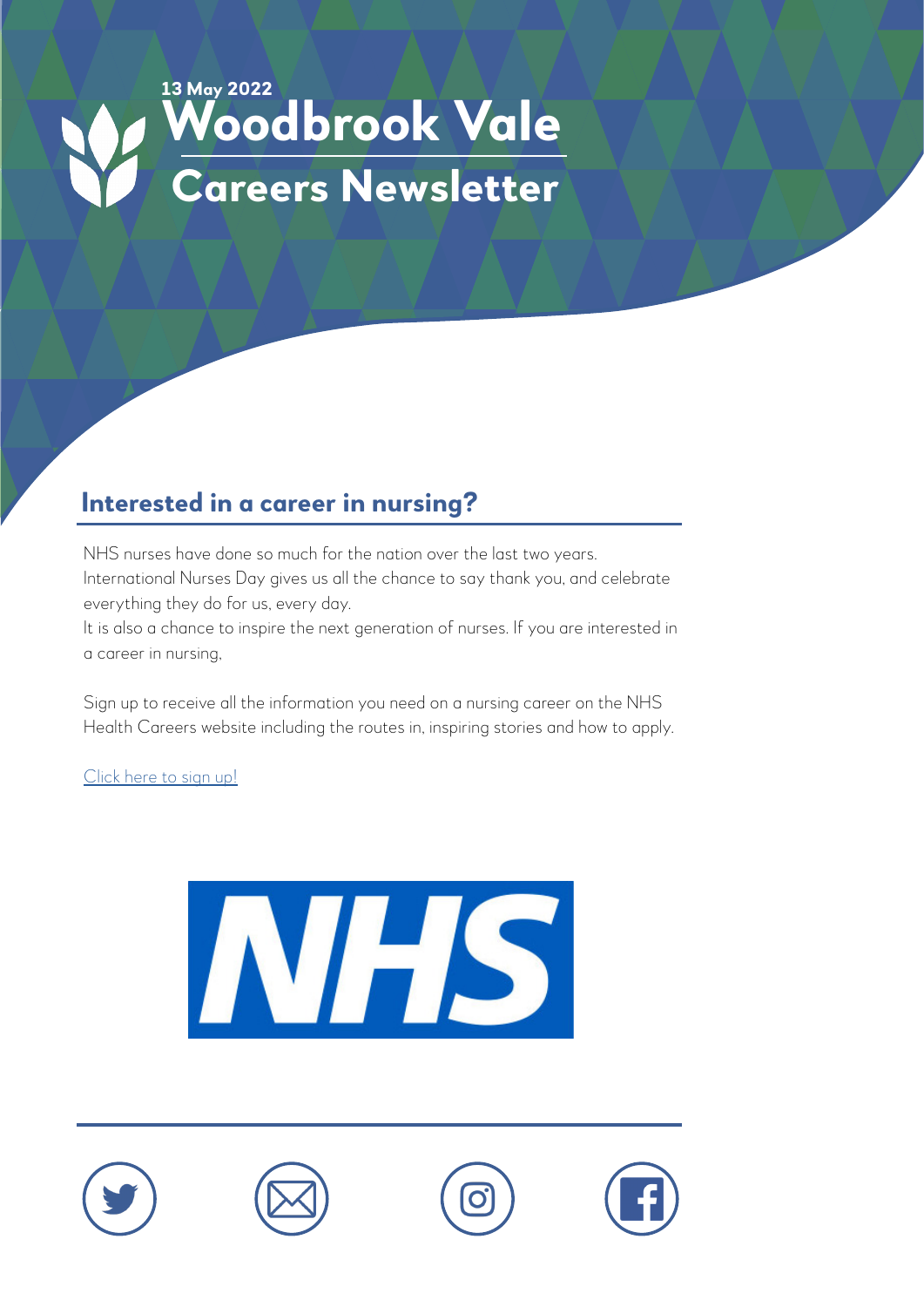

## **Apprenticeship Opportunity**

KH Hair, Ashby Road Loughborough are currently looking for school leavers to join their apprentice scheme.

If you are interested ask Mrs McSwiney for further details or email loughborough@khhair.co.uk